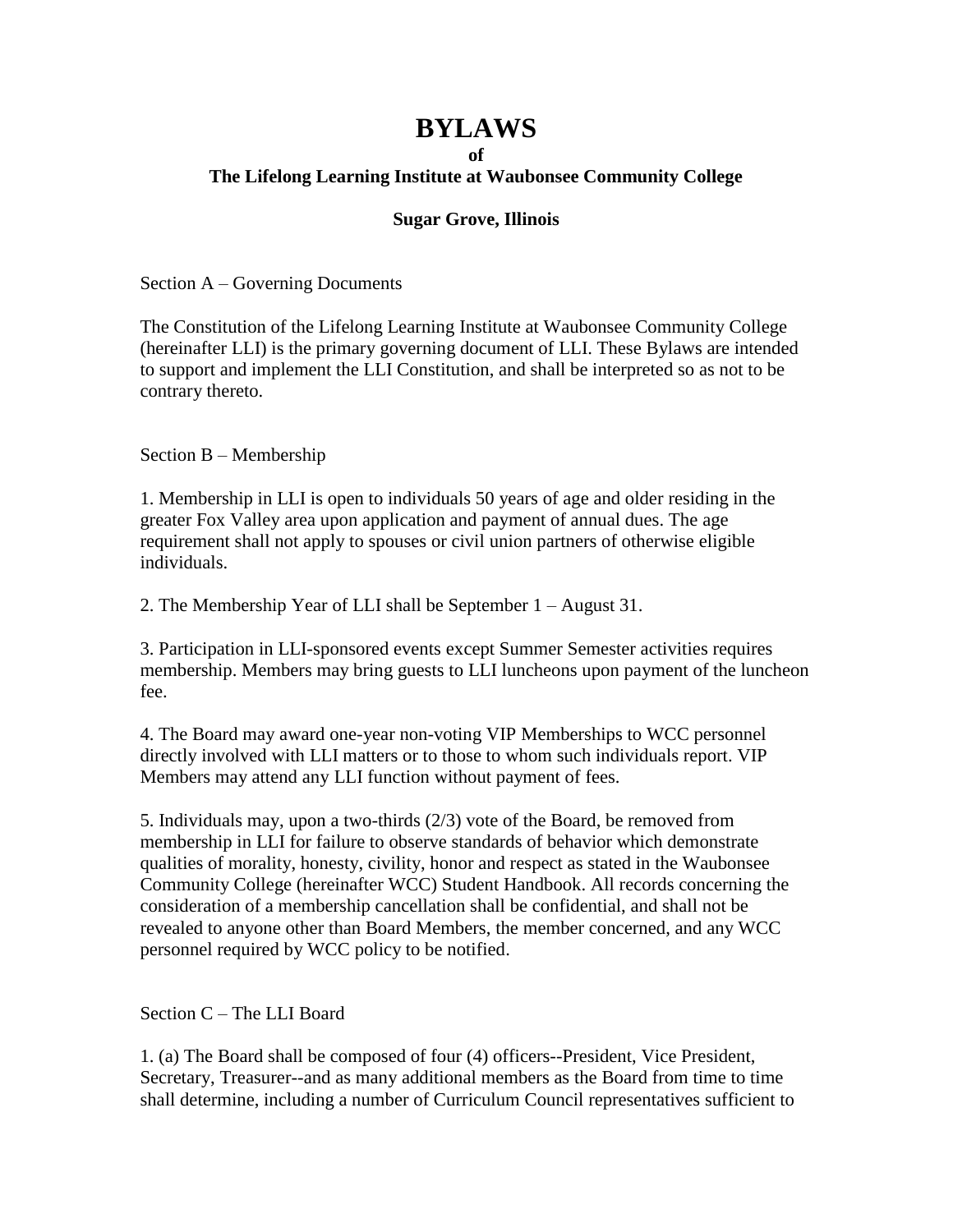meet the requirements of the LLI Constitution, Article IV, Section A. The WCC staff member designated as the LLI Coordinator/Advisor shall be an ex-officio member of the Board, without voting privileges except as provided in Section M hereof, and shall not be counted in the determination of a quorum.

(b) The Board may determine the number of its members, and the titles of each, as well as the number of Curriculum Council members, so long as any changes are determined no later than January 31 of a given year, such changes to become effective on the first day of the following fiscal year.

2. (a) Beginning July 1, 2019, the President and Vice President shall, with the exception noted in sub-paragraph (b), serve a combined two-year term. With the exception noted in sub-paragraph (c), there will be no election of a President; a Vice President shall be elected each year by the LLI membership, by a plurality of those members voting, and shall automatically succeed to the Presidency upon completion of the President's term or upon the death, resignation or removal from office of the President.

(b) In the event a Vice President has been appointed to fill a vacancy created by the former Vice President's succession to the Presidency mid-term, the appointed Vice President shall serve as Vice President until the conclusion of the then-President's term, and shall then succeed to the Presidency. As this may result in a combined term of more than two years, there may be a year in which there will be no election of a Vice President.

(c) In the event there is no sitting Vice President, there shall be an election of both a President and a Vice President at the next subsequent election, each to be elected by the LLI membership, by a plurality of those members voting, the President to serve a oneyear term and the Vice President to enter a combined two-year term pursuant to this Paragraph.

(d) The Vice President serving under the President whose term expires on June 30, 2019 shall succeed to the Presidency for a one-year term.

3. The Secretary, Treasurer, and non-Curriculum Council Board Members shall be elected by the LLI membership, by a plurality of those members voting, for two-year terms, in classes determined by the Board, such that the number of expiring terms shall be as equal in number as is practicable.

4. The Board may, in order to maintain a balance of expiring terms as nearly equal as practicable, designate the years in which election to a specific Board position or Curriculum Council position shall be held, and may, as necessary to maintain such balance, designate election to a one-year term. All terms of office shall coincide with the fiscal year.

5. The representatives of the Curriculum Council to the Board shall be appointed by the Curriculum Council, ordinarily for two-year terms, with terms staggered so as to have no more than two of its representatives appointed with terms of service concluding on the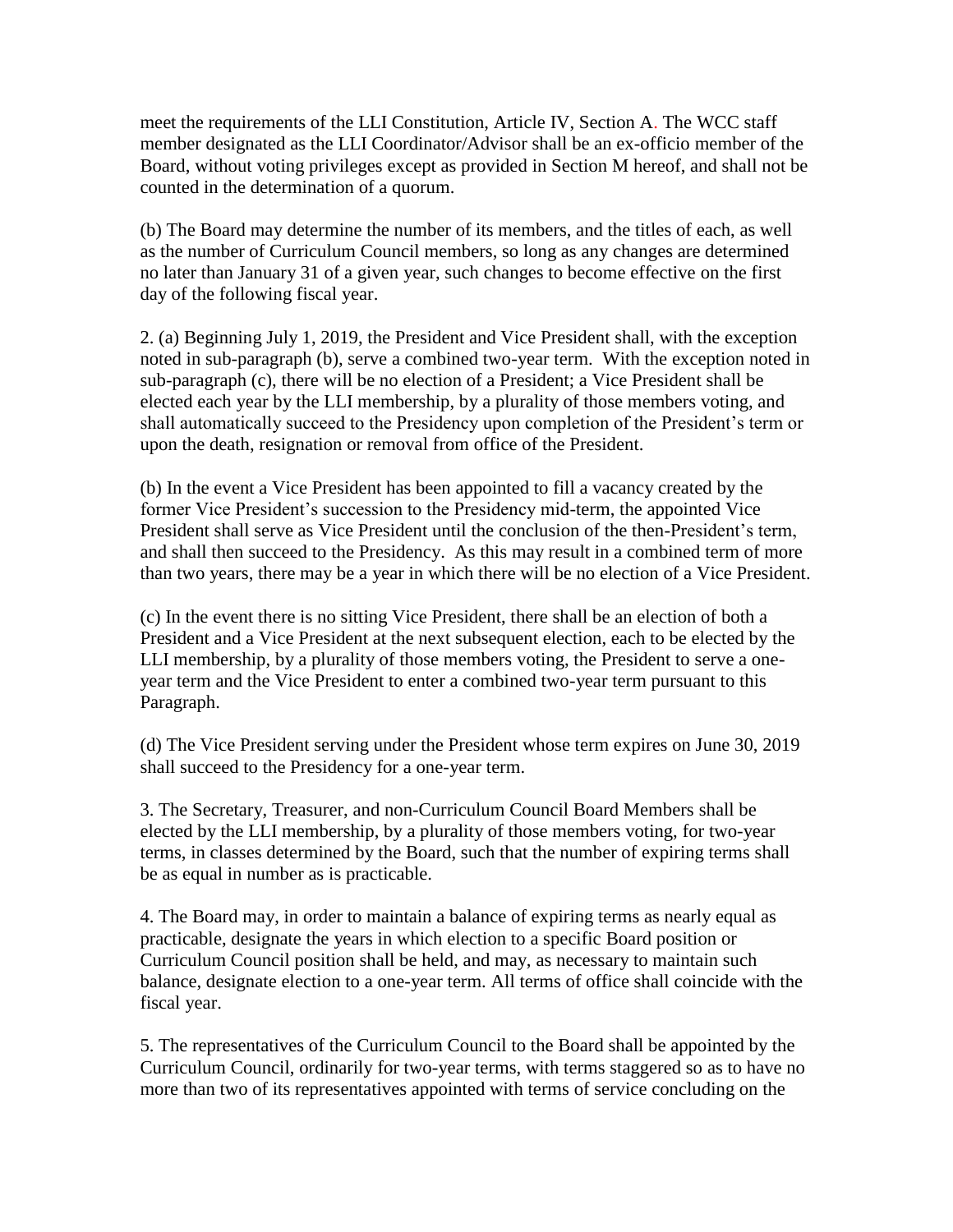same date, if at all possible. The Curriculum Council may, in order to maintain the balance of expiring terms of its representatives as desired, designate appointment to a one-year term.

6. The Board may fill, by appointment, a Board vacancy or a Curriculum Council vacancy that occurs between annual elections or in the event no candidate is elected to an open position, such appointment to be for the remainder of the term of the office involved; except that, if the Board vacancy is that of a Curriculum Council representative, such vacancy on the Board shall be filled by the Curriculum Council from within its membership.

7. The Board shall, upon receipt of the recommendations of the Nominating and Recruiting Committee pursuant to Section F-1 hereof, nominate individuals as candidates for election to Board positions and Curriculum Council positions. In doing so, the Board may exercise its discretion to not nominate a recommended individual, but shall not nominate anyone not recommended by the Committee.

8. The Board shall establish annually the quorum for Board meetings, which shall be not less than fifty percent (50%) of the Board membership.

9. The Board shall establish an annual calendar of regular meeting dates, and shall publish the dates, times and sites of such meetings, noting that all Board meetings are open to all LLI members.

10. A Board Member may be removed from the Board mid-term upon a three-fourths (3/4) vote of the remaining Members of the Board.

11. The Board's minutes and attachments thereto shall be considered a public record, and, once approved, shall be available to LLI members in such manner as the Board shall from time to time determine.

Section D – Duties and Responsibilities of Individual Board Members

1. The President shall:

(a) preside at Board meetings and membership meetings and perform such other duties as are appropriate to the office;

b) call special meetings of the Board, if in his or her judgment such is required, upon not less than seven (7) days' notice, unless the notice requirement is waived by at least twothirds (2/3) of the Board membership;

(c) be an ex- officio member, without voting privileges, of all Board committees, including those created under Sections F and G hereof; and

(d) compile an annual year-end report of the activities of all Board Members and Curriculum Council Members for distribution at the annual membership meeting.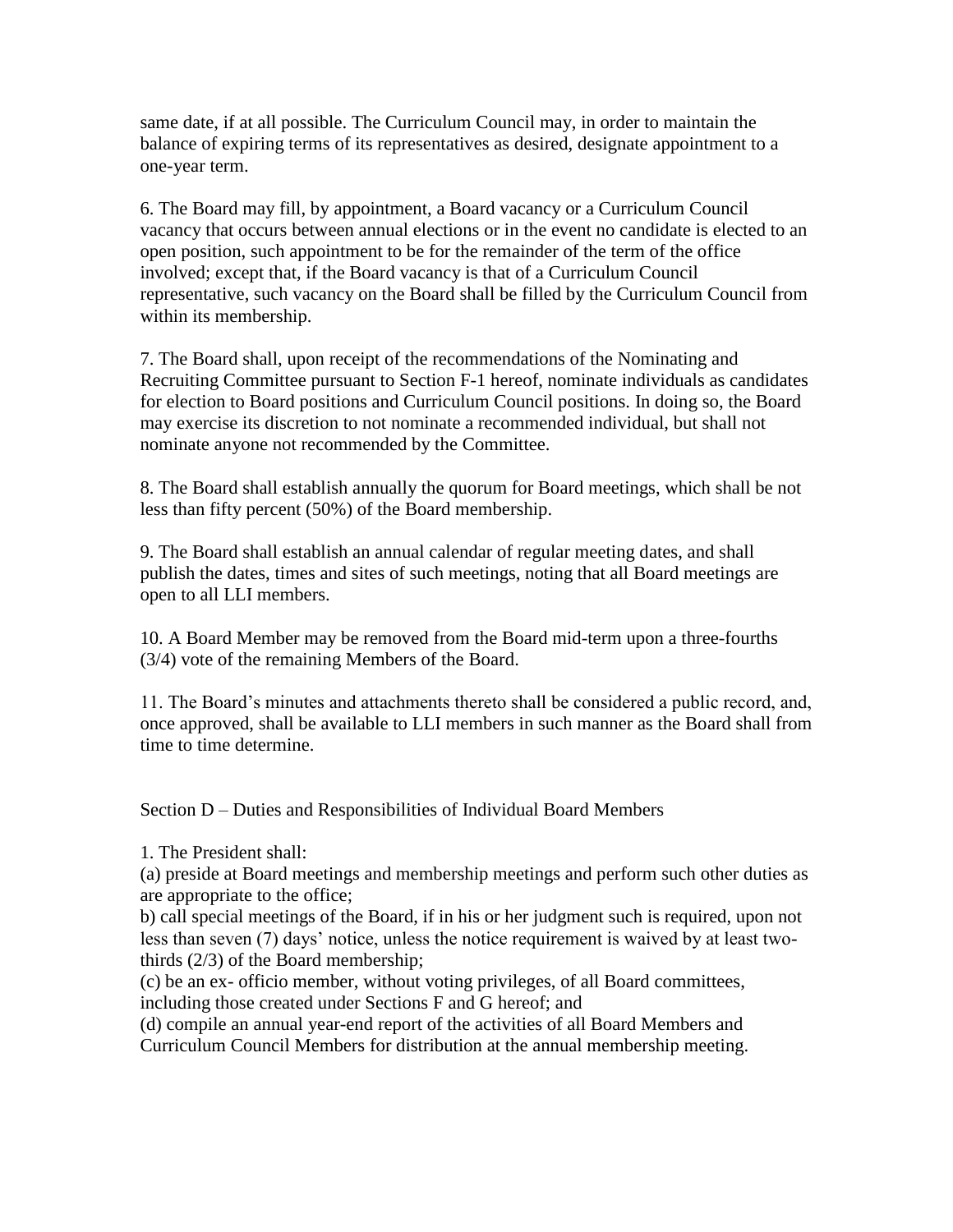2. The Vice President shall:

(a) preside in the absence of the President and perform such other duties as are appropriate to the office;

(b) appoint members to all ad hoc Board committees unless provision for such appointment is otherwise stated in these Bylaws or is determined by the Board; (c) serve as convener at the initial meeting of all Board ad hoc committees; and (d) submit a written summary of activities to the President for inclusion in the annual report.

3. The Secretary shall:

(a) record the official minutes of all LLI Board and general membership meetings, and perform such other duties as are appropriate to the office; and

(b) submit a written summary of activities to the President for inclusion in the annual report.

4. The Treasurer shall:

(a) prepare and issue financial statements (monthly and year-to-date) for the Board, and perform such other duties as are appropriate to the office;

(b) oversee and coordinate the activities of individuals filling positions established pursuant to Section F hereof and any committees established by such individuals; (c) working with the President and the LLI Coordinator/Advisor, prepare an annual budget for the forthcoming fiscal year for presentation to the Board at its April meeting; (d) review the insurance coverages provided by LLI's policies as to their adequacy and advise the Board with respect thereto; and

(e) submit a written summary of activities to the President for inclusion in the annual report.

5. Other Board Members elected or appointed as such shall:

(a) oversee and coordinate the activities of individuals filling positions established pursuant to Section F hereof and any committees established by such individuals; (b) submit a written report at each Board meeting: and

(c) submit a written summary of activities to the President for inclusion in the annual report.

Section E – The Curriculum Council

1. The Curriculum Council shall be composed of as many members as the Board shall from time to time determine. The LLI Coordinator/Advisor shall be an ex-officio member of the Curriculum Council, without voting privileges.

2. All Curriculum Council members shall be elected by the LLI membership, by a plurality of those members voting, for two-year terms, in classes determined by the Board, such that the number of expiring terms shall be as equal in number as is practicable. All terms of office shall coincide with the fiscal year.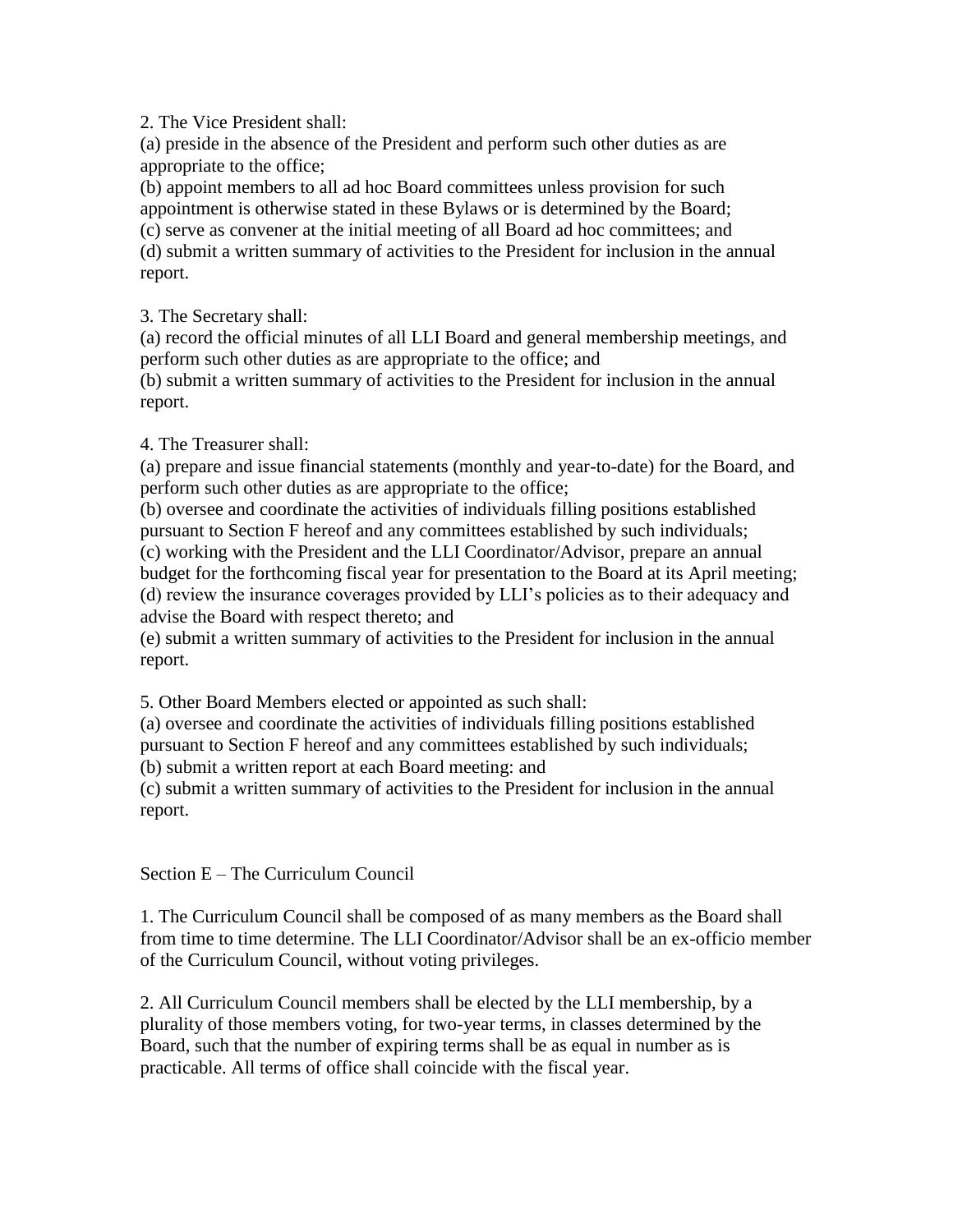3. The Curriculum Council shall select a Presiding Member and a Recorder from among its members, each to serve a one-year term, and shall by mutual agreement designate responsibility for established functions. The Presiding Member shall be an ex-officio member, without voting privileges, of all Curriculum Council committees, including those created under Sections F and G hereof and shall appoint members to all ad hoc Curriculum Council committees unless provision for such appointment is otherwise determined by the Curriculum Council.

4. The Curriculum Council shall select the required number of its members to serve as its representatives on the Board, pursuant to Sections C-5 and C-6 hereof.

5. The Curriculum Council shall establish an annual calendar of regular meeting dates, and shall publish the dates, times and sites of such meetings, noting that all Curriculum Council meetings are open to all LLI members.

6. The Curriculum Council shall solicit, review and edit proposals for courses, outings, trips and special events for the fall, spring and summer semesters, and shall advise the Board of its final selection of offerings for each semester prior to preparation of the catalog, recognizing the Board's power of veto.

7. The Curriculum Council shall develop and implement policies, recruit and mentor facilitators, and systematically review evaluation forms submitted by participants, all with a view to enlarging the number of offerings and maintaining a suitable quality of offerings, in fulfillment of LLI's values, mission and vision.

8. The Curriculum Council shall submit a written summary of activities to the President for inclusion in the annual report.

9. A Curriculum Council Member may be removed from the Curriculum Council midterm upon a three-fourths (3/4) vote of the remaining Members of the Curriculum Council.

Section F – Standing Committees

1. The Board shall appoint a Nominating and Recruiting Committee, each member of which shall be appointed for a two-year term. This committee shall oversee the annual election, recruit candidates for elected office, and identify individuals to be considered for chairs or members of other Standing Committees. Individuals serving on the Board or the Curriculum Council shall compose not more than fifty percent (50%) of the membership of such Committee. At its first meeting of each Membership Year, the Committee shall choose a chair from among its members, including any ex-officio members.

2. The Board and the Curriculum Council may each create Standing Committees to assist in the conduct of its respective responsibilities, shall designate under which Board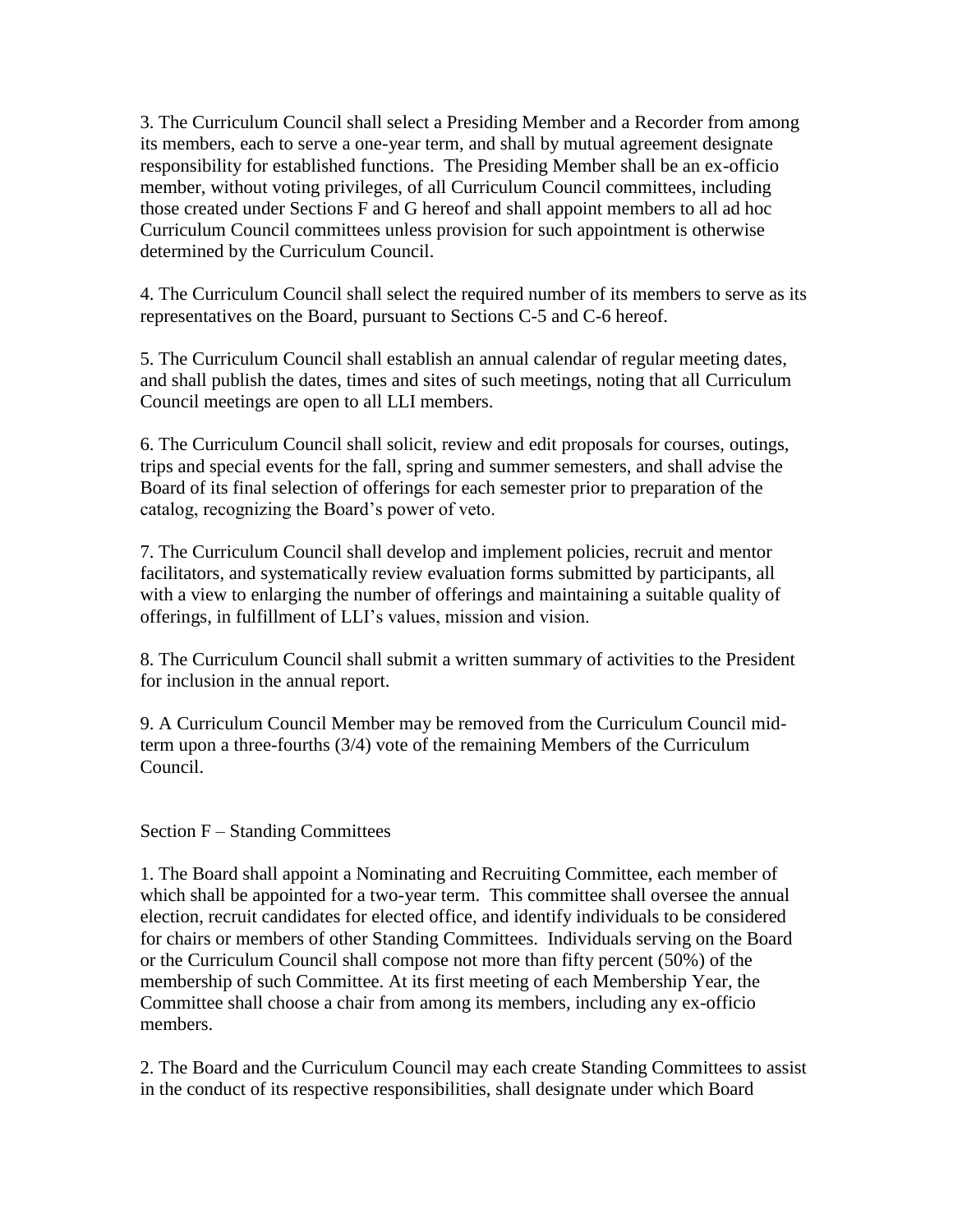Member or Curriculum Council Member each such Standing Committee is to serve, and shall state the duties and responsibilities of each such Standing Committee. Standing Committees shall become effective as the Board or Curriculum Council, respectively, determines, and shall continue until the Board or Curriculum Council, respectively, determines otherwise.

3. Following the beginning of each Fiscal Year and prior to the beginning of the next Membership Year, for all Standing Committees other than the Nominating and Recruiting Committee, the Board and the Curriculum Council, respectively, shall appoint individuals to chair or to co-chair each Standing Committee for a one-year term. Hereinafter, the term "chair" shall include co-chairs, and the singular pronoun shall include the plural with respect thereto. The chairs of Standing Committees shall be designated by titles established by the Board and the Curriculum Council, respectively.

4. Each individual serving as chair of a Standing Committee other than the Nominating and Recruiting Committee may recruit such assistance from within the LLI membership as he/she desires, forming sub-committees as shall to him/her seem appropriate. The names of those so recruited shall be reported to the Board.

5. Standing Committees may initiate policy ideas and draft statements of policy; however, all policy statements must be approved by the Board or the Curriculum Council, respectively.

6. A chair of a Standing Committee may be replaced mid-term upon a majority vote of the body by which he/she was appointed.

Section G – Ad hoc Committees

The Board and Curriculum Council may each create ad hoc committees to assist in the conduct of its respective responsibilities, shall designate under which Board Member or Curriculum Council Member each such committee is to serve, and shall state the duties and responsibilities of each such committee.

Section H – Membership Meetings and Elections

1. An annual meeting of the LLI membership shall be held during the months of April May or June at such time as the Board shall designate, giving at least thirty (30) days' notice thereof to the membership.

2. The annual election of Board Members and Curriculum Council Members shall be conducted by mail ballot at a time preceding the annual meeting such that the results of the election balloting may be announced at such meeting.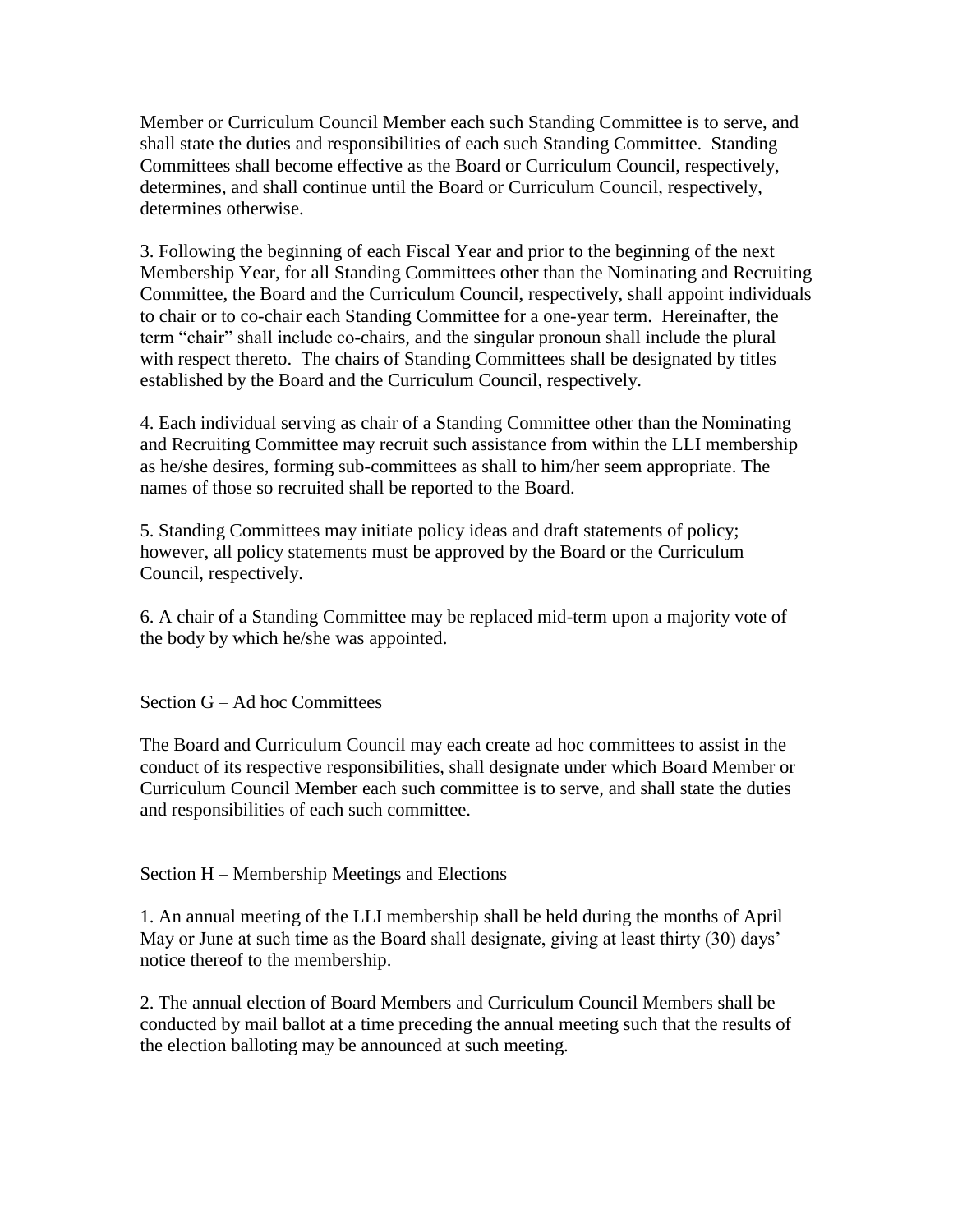3. Special meetings of the membership may be called by a two-thirds (2/3) vote of the Board or upon petition supported by twenty per cent (20%) of the LLI membership. Special meetings of the membership shall be scheduled no earlier than twenty (20) days after notice thereof is given to the membership.

4. The quorum for meetings of the membership shall be twenty per cent (20%) of the LLI membership. Once a quorum has been established, business may continue until adjournment, irrespective of the number of members present at any given time.

5. Voting by proxy shall not be allowed at any meeting of the membership, the Board, or of the Curriculum Council.

6. Wherever in these Bylaws reference is made to publishing or giving notice, such may be accomplished by any reasonable means, including, but not limited to: U. S. mail, email and posting on the LLI website.

Section I – Financial Matters

1. LLI shall be operated as an unincorporated not-for-profit organization. No LLI assets shall inure to the benefit of any member, other than as reimbursement for properlydocumented out-of-pocket expenditures or remuneration for services agreed-to in advance by the Board.

2. All LLI funds shall be held by WCC and all LLI expenditures shall be made therefrom.

3. The Fiscal Year of LLI shall be identical to that of WCC; currently July 1 – June 30.

4. The Board shall adopt an annual budget covering the next fiscal year.

5. Annual dues shall cover the Membership Year, and shall be established by the Board. The Board may, in its discretion, permit prepayment of annual dues.

6. Fees for all activities shall be established by the Board.

Section J – Insurance Coverage

In order to ensure that individual volunteers do not bear personal liability to third parties for their authorized actions on behalf of LLI, LLI shall carry Directors and Officers Insurance coverage on Board Members, Curriculum Council Members, Facilitators and members of all committees appointed in accordance with these Bylaws.